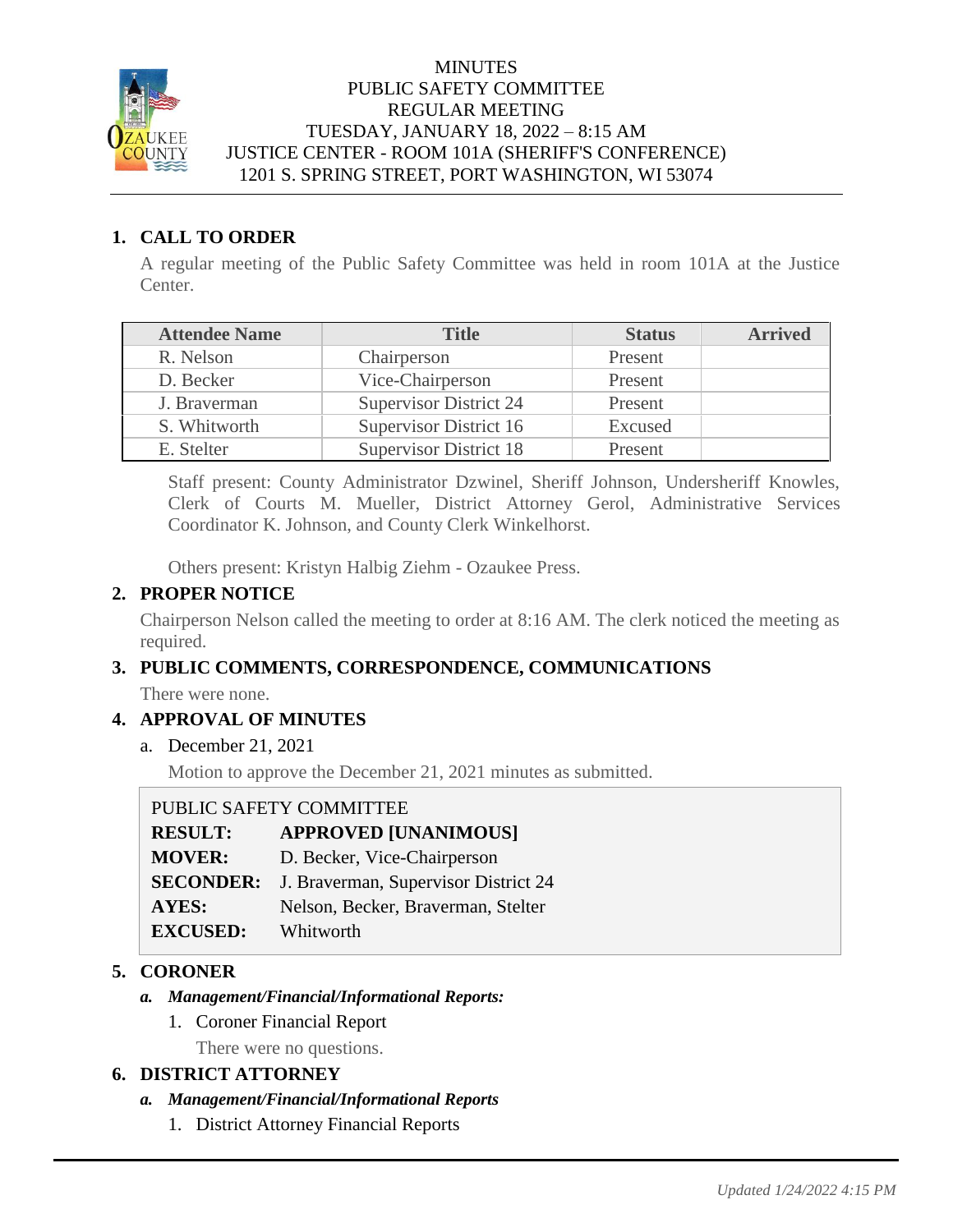Mr. Gerol reported on the effect the COVID-19 pandemic has had on the amount of trials conducted, staffing and the technology challenges.

# **7. CLERK OF COURTS**

### *a. Management/Financial/Informational Reports:*

## 1. Clerk of Courts Financial Report

Update on jury trials, jury deliberation room remodel, and 2021 Preliminary Budget.

## **8. SHERIFF'S DEPARTMENT**

### *a. Discussion Items:*

### 1. EMS Update

No new information to report at this time.

### *b. Management/Financial/Informational Reports:*

### 1. Management/Financial Reports

Update on 2021 Preliminary Budget, overtime, boarding revenue reduction, COVID protocols in the jail, and staffing.

Chairperson Nelson announced that a closed session has been proposed pursuant to Section 19.85 (1)(c) of the Wisconsin State Statutes for the purpose of conducting promotional interviews of Patrol Sergeant candidates.

Motion made by Supervisor Becker, seconded by Supervisor Stelter to convene in closed session for this purpose. Roll call vote taken. All members present voting aye. Motion carried. (4-0)

## **9. CLOSED SESSION**

### *Pursuant to Wisconsin Statutes Section 19.85 (1)(c) for the Purpose of Conducting Promotional Interviews of Patrol Sergeant Candidates*

Entered into closed session at 8:59 AM.

Present: Nelson, Becker, Braverman, Stelter, Johnson, Knowles, Hermann, Lambrecht, and K. Johnson.

Commenced interviews of patrol sergeant candidates.

Motion made by Supervisor Stelter, seconded by Supervisor Becker to reconvene into open session. Roll call vote taken. Motion carried. (4-0)

### **10. OPEN SESSION**

Entered into open session at 10:52 AM.

### *a. Action Item:*

### 1. Certification of Promotional Eligibility List for Patrol Sergeant

Ranking: #1 Kevin Airaudi #2 Paul Kickhaver #3 Justin De Smidt

Motion made by Supervisor Braverman, seconded by Supervisor Becker to approve the Certification of Promotional Eligibility List for Patrol Sergeant. Motion carried.